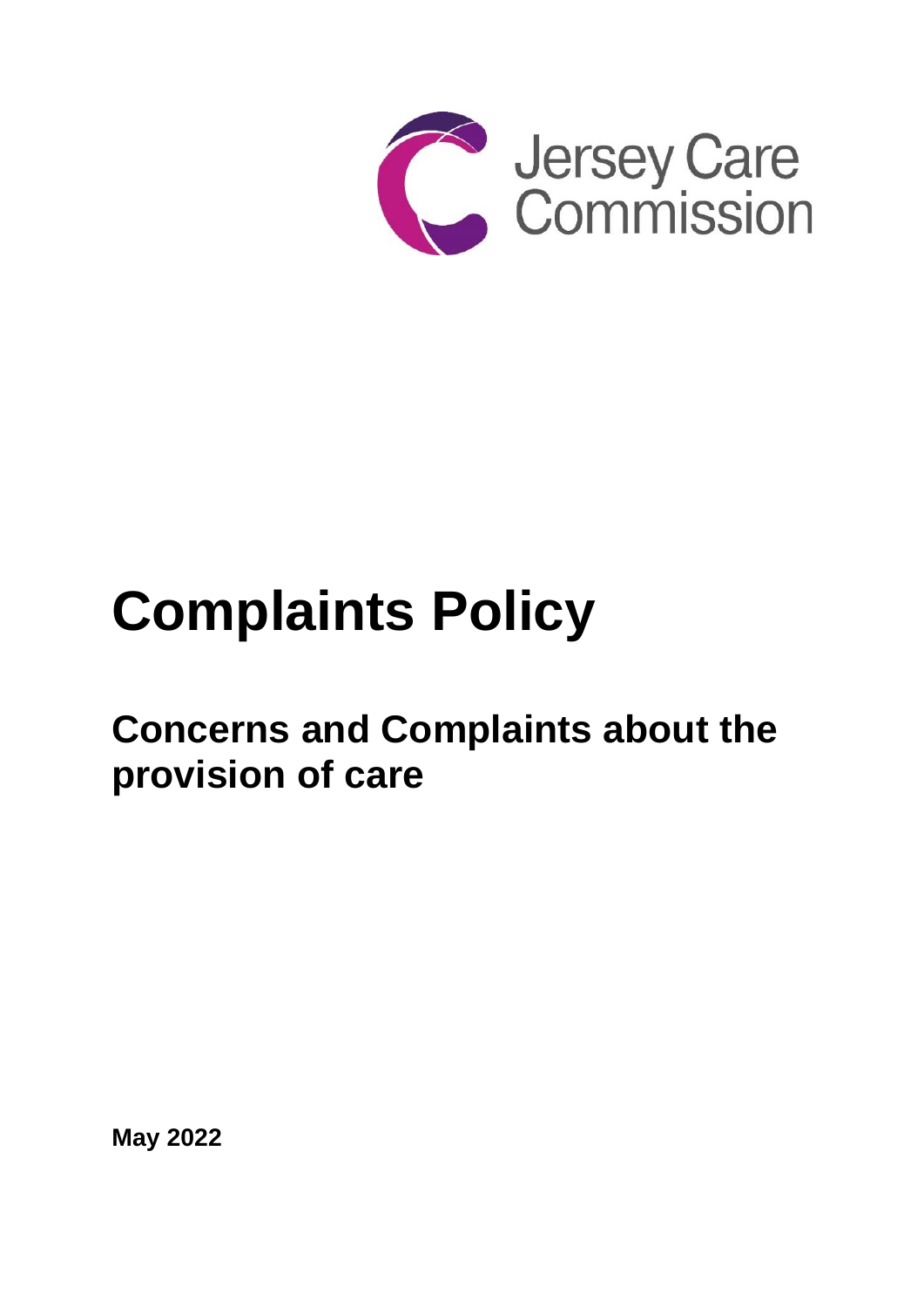# Version Control

| <b>March 2020</b> | Policy ratified                                                                                                                          |
|-------------------|------------------------------------------------------------------------------------------------------------------------------------------|
| March 2021        | Policy reviewed. No changes made.<br>Accompanying complaints leaflet<br>ratified.                                                        |
| March 2022        | Policy reviewed. Addition of the need to<br>signpost complainants when complaints<br>received pertaining to non-regulated<br>activities. |
| May 2022          | Inclusion of 'partially upheld' as an<br>outcome                                                                                         |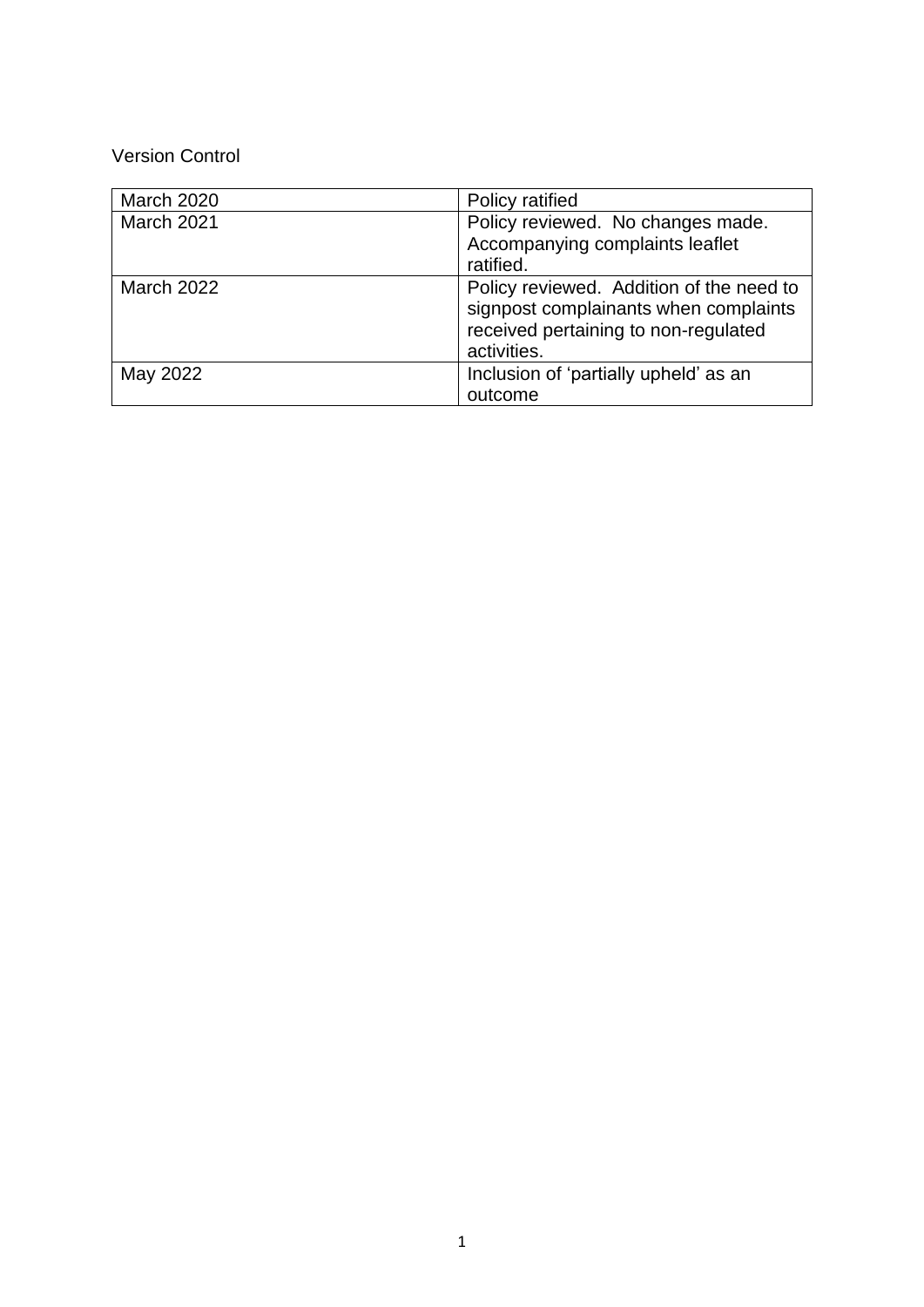# **1. Policy Statement**

The Jersey Care Commission (the Commission) is the independent regulator of health and social care services throughout Jersey.

The Commission was established under the provisions of the Regulation of Care (Jersey Law) 2014. Its role is to regulate, inspect and support the improvement of care services in meeting the needs of people who use and rely upon these services. Its ambition is to ensure that people receive care which is of a high quality, safe and person-centred; where the rights, needs and choices of individual are at the heart of service delivery.

The purpose of this policy is to provide the framework for responding to complaints or concerns made to, or raised with, the Commission about registered services.

The Commission has a duty to ensure that complaints about registered services are dealt with appropriately.

The Commission can undertake investigations or ask for an investigation to be undertaken by another party; this can include the care provider.

This policy and procedure should be read alongside the following policies:

- The Commission's Inspection Policy
- The Commission's Escalation, Enforcement and Review policy (which describes the action which the Commission may take when it becomes aware of failings relating to standards of care)

This policy includes reference to the law underpinning the delivery of services and the roles and responsibilities of Commission staff. There is a separate policy which relates to complaints made about the Commission itself.

The Commission will ensure that complaints about services are managed in accordance with this policy and associated procedures, guidance and protocols.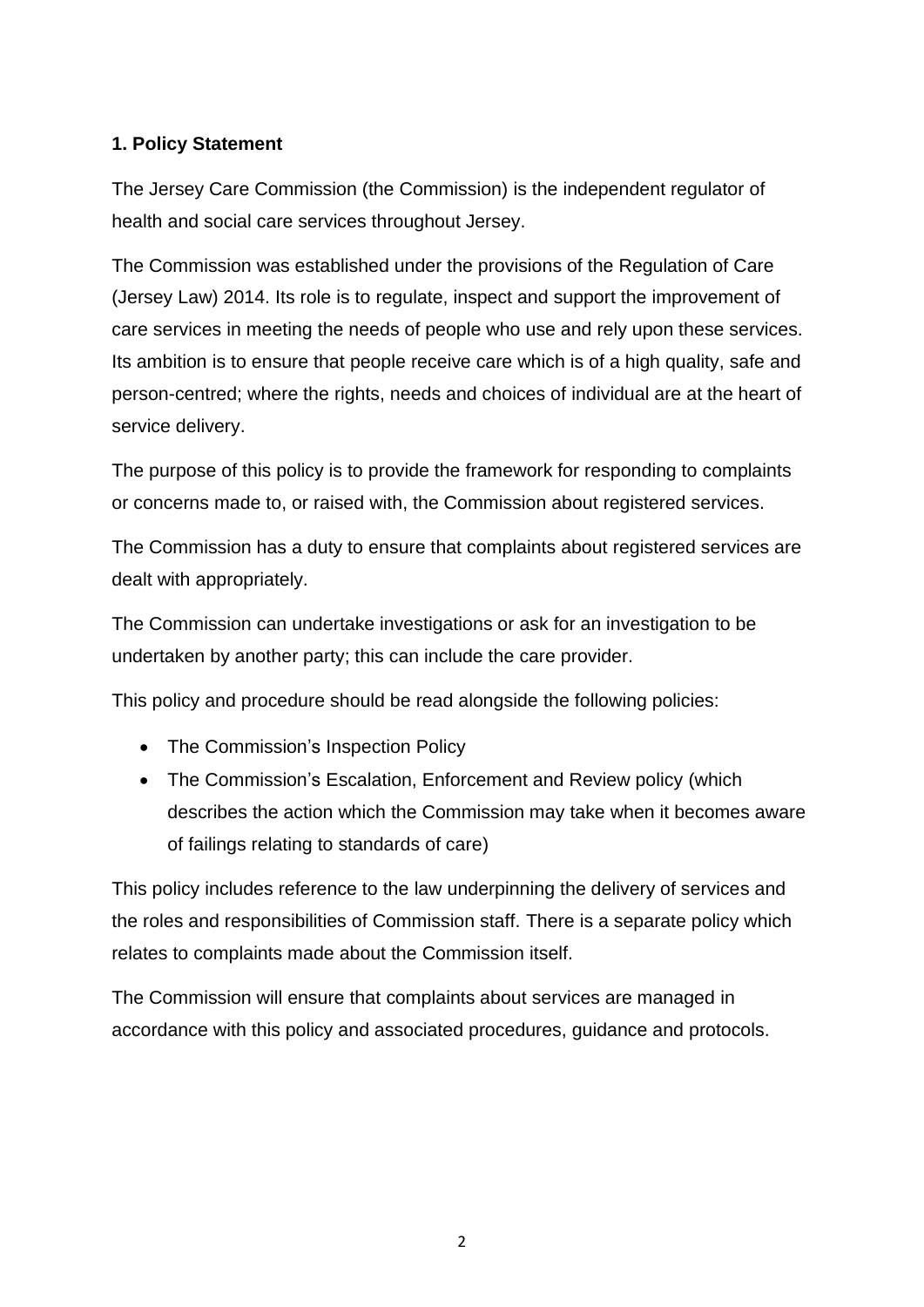# **2. Legislative Context**

The Regulation of Care (Jersey) Law 2014 ('the Law'), requires the Commission to ensure that complaints concerning the carrying on of a regulated activity are dealt with and, if appropriate, investigated, whether by the Commission itself or by another person.

Regulated activities are care homes, home care services, children's residential homes and day services. This policy does not extend to areas of other health and care provision.

The Law is supported by the Regulation of Care (Standards and Requirements) (Jersey) Regulations 2018 ('the Regulations').

The Regulations are interpreted in the form of a series of Standards ('the Standards'). It is in respect of these Standards that regulated services are inspected.

The Regulations set out the obligation on service providers to have robust arrangements in place for managing complaints.

The Commission is required by the Law to decide upon and publish its procedures for dealing with and investigating complaints.

# **3. Definitions**

## **3:1. Complaint**

The Commission defines a complaint as an expressed concern about any aspect of the quality of care being delivered by a regulated activity. A complaint can be made by one person or more than one person. It may be verbal or communicated electronically or by letter.

A complaint may relate to:

- Alleged breaches of standards or regulations
- Care being delivered in a way which is not safe for the person in receipt of the service
- Evidence that the rights of a person receiving a service are not being upheld
- Behaviour, practice or conduct of staff
- Evidence that quality of staff training is not of a good enough standard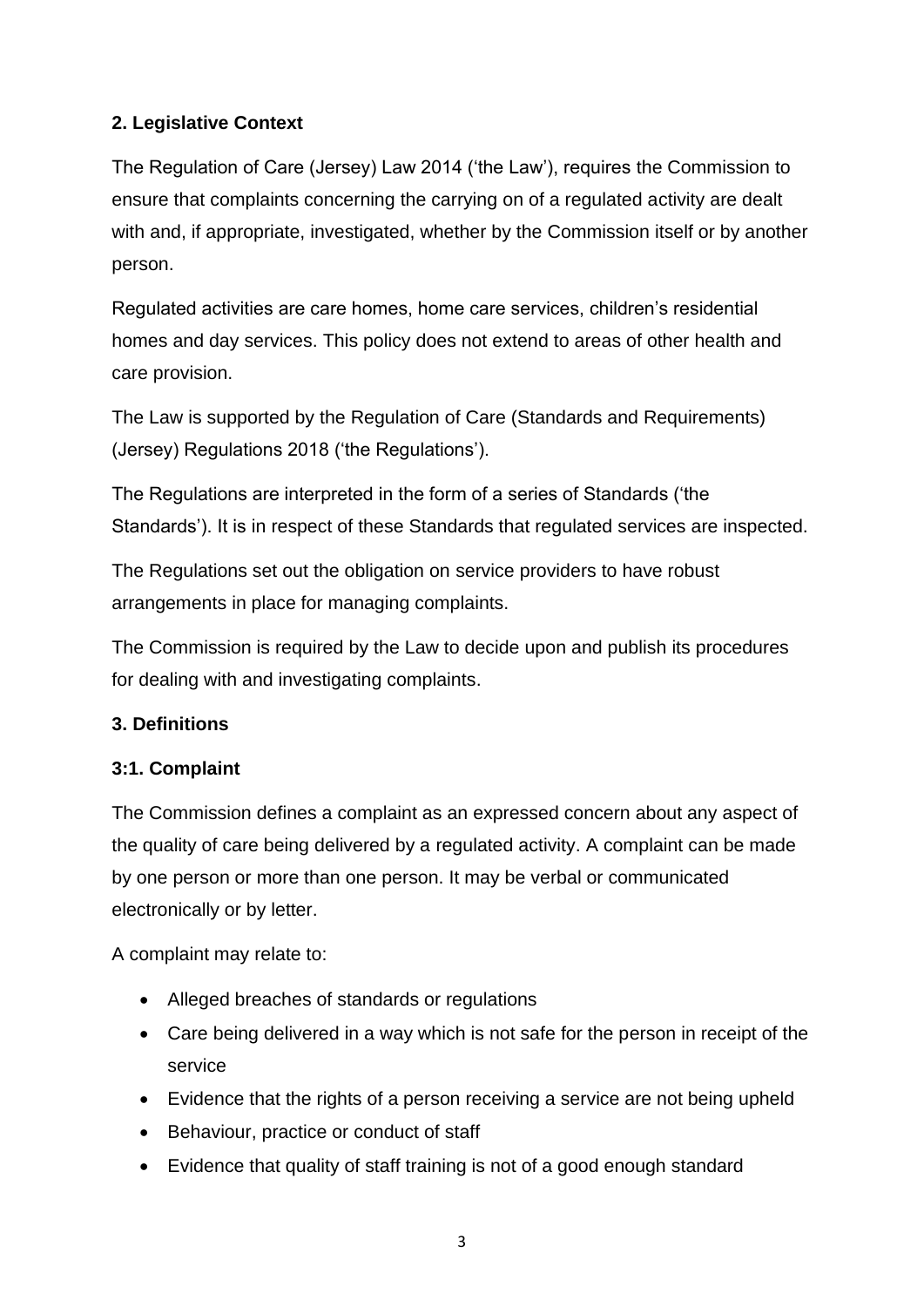- Concerns relating to the numbers of staff being inadequate to meet the needs of residents/those in receipt of services
- Concerns relating to the environment; use of equipment and concerns relating to moving and handling safety

Although these examples are likely to correlate to most categories of complaints, it is important to note that this is not an exhaustive list.

# **3:2. Complainant**

A person making a complaint will be referred to as a complainant.

A person making a complaint may include residents/care receivers, family members, members of staff and other members of the public. Whistleblowing concerns are not within the scope of this policy and will be dealt with through an alternative process.

The Commission will consider all complaints, including any that are made anonymously.

# **4. Complaints on behalf of another person**

It is acceptable for someone to make a complaint on behalf of another person. This is sometimes appropriate, particularly when a person is either reluctant to make or is incapable of making a complaint themselves.

If a person has capacity to consent to a complaint being made on their behalf but does not consent, the Commission will be unable to consider the complaint.

The sole exception to this is in respect of concerns relating to child protection, adult safeguarding or allegations of criminal behaviour. In these cases, the Commission will act, irrespective of matters relating to consent.

# **5. Access to personal information**

In situations where it is not clear that a complainant has the relevant person's consent, or where it appears that the complainant is not legally entitled to having access to personal information, the Commission will not share such personal information with the complainant irrespective of whether the complaint is progressed by the Commission.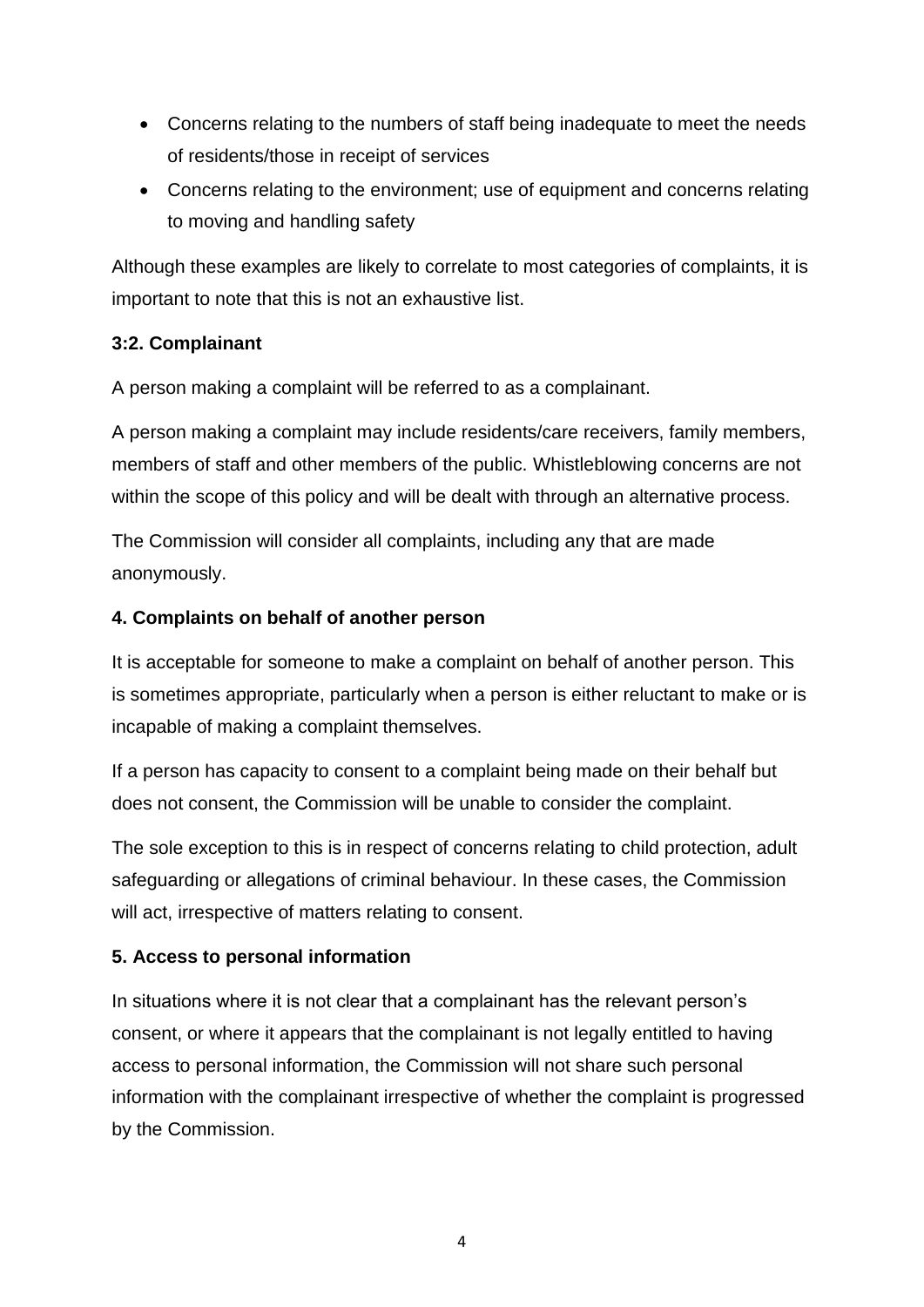# **6. Anonymous Complaints**

The Commission regards all complaints seriously, including any that are made anonymously.

It is not necessary for a complainant to provide their name or contact details. However, if a complainant wishes to remain anonymous, it will not be possible for the Commission to seek further information regarding the complaint or to otherwise correspond with the complainant about the progress of the complaint or to provide the outcome of the investigation.

The Commission will consider anonymous complaints only when there is enough information to enable the Commission to make further enquiries. In situations where there is insufficient information to facilitate further action, the Commission reserves the right to take no further action.

The Commission may discuss an anonymous complaint with other agencies to determine whether there is additional information held elsewhere which might support the complaint and lead to direct action being taken by the Commission.

In all cases, the Commission will ensure that the Regulation Officers are made aware of the complaint to inform the annual inspections of regulated services.

## **7. Complaints about more than one service**

If a complaint is received relating to two or more registered care services, the Commission will address these separately and may provide separate responses following any investigation which may be undertaken.

## **8. Complaints about unregistered services**

If a complaint is received which concerns a provider of a service which is not registered with the Jersey Care Commission, the complainant will be advised of this and invited either to contact the relevant service directly or to contact the body responsible for managing complaints about this service.

## **9. Information Sharing and confidentiality**

Provided that the complainant agrees, the Commission may share the complainant's details with the service provider. This will enable the service provider to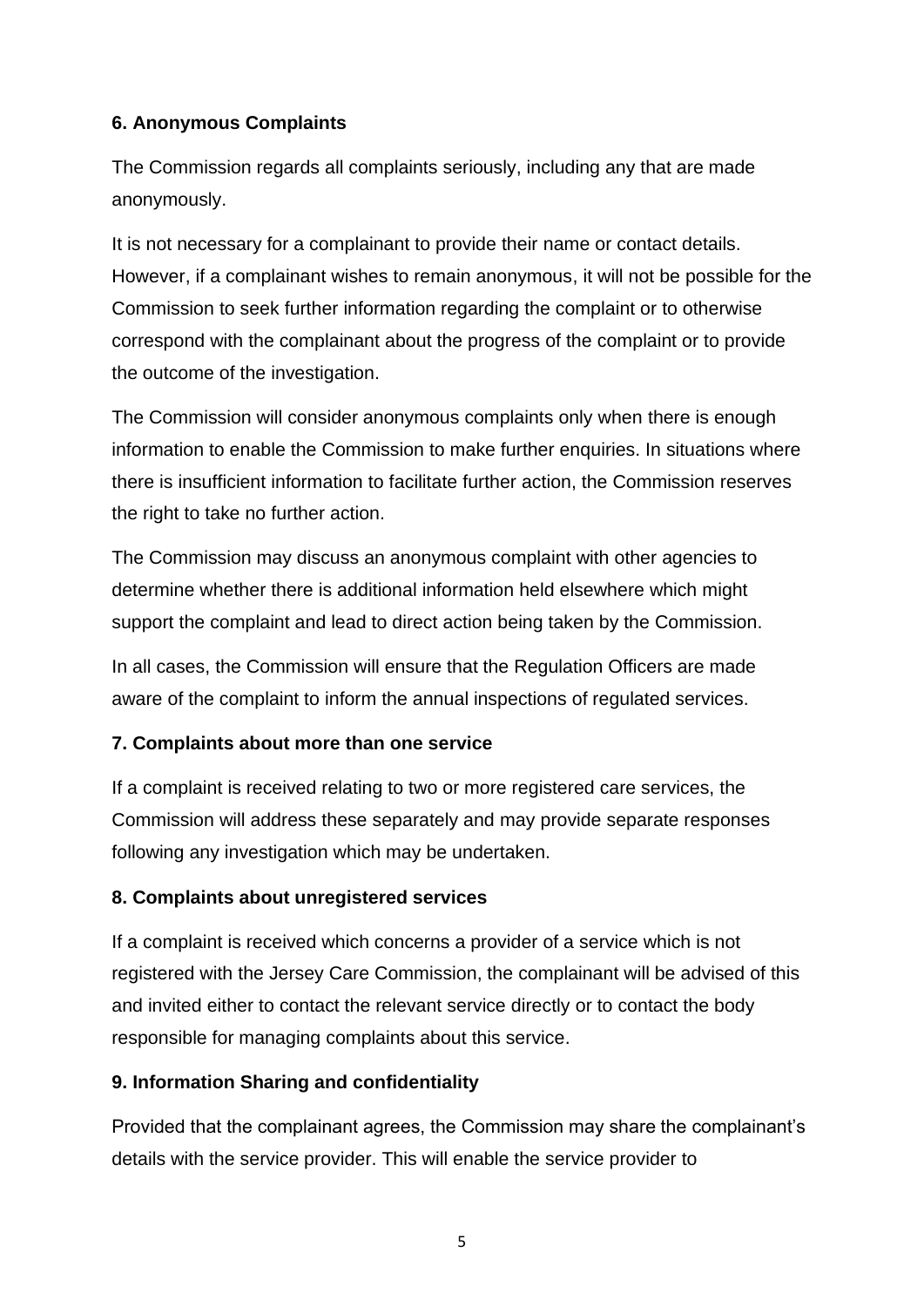communicate directly with the complainant in order that the service manager is better able to understand the nature of the complaint, initiate an investigation and be able to provide a response stating how the issues raised in the complaint are to be remedied.

If the complainant does not wish their identity or contact details to be shared with the care service, this request will normally be respected. However, this will limit the extent to which the Commission can undertake an investigation. The Commission should consider whether the identity of the complainant is likely to become known to the service which is being investigated. In such circumstances, the Commission will endeavour to contact the complainant to discuss with them how best the complaint should or could be progressed.

When a complainant provides their identity to the Commission but asks that their details remain confidential, the Commission will maintain contact with them to clarify information, provide updates and to advise of the outcome of the investigation.

## **10. Values and Principles**

In considering its response to complaints, the Commission will continue to adopt the principles of "Right-Touch" regulation identified by the Better Regulation Executive and the Professional Standards Authority of:

- Proportionality: regulators should only intervene when necessary. Remedies should be appropriate to the risk posed, and costs identified and minimised
- Consistency: rules and standards must be joined up and implemented fairly
- Targeting: regulation should be focused on the problem and minimise side effects
- Transparency: regulators should be open, and keep regulations simple and user friendly
- Accountability: regulators must be able to justify decisions and be subject to public scrutiny
- Agility: regulation must look forward and be able to adapt to anticipate change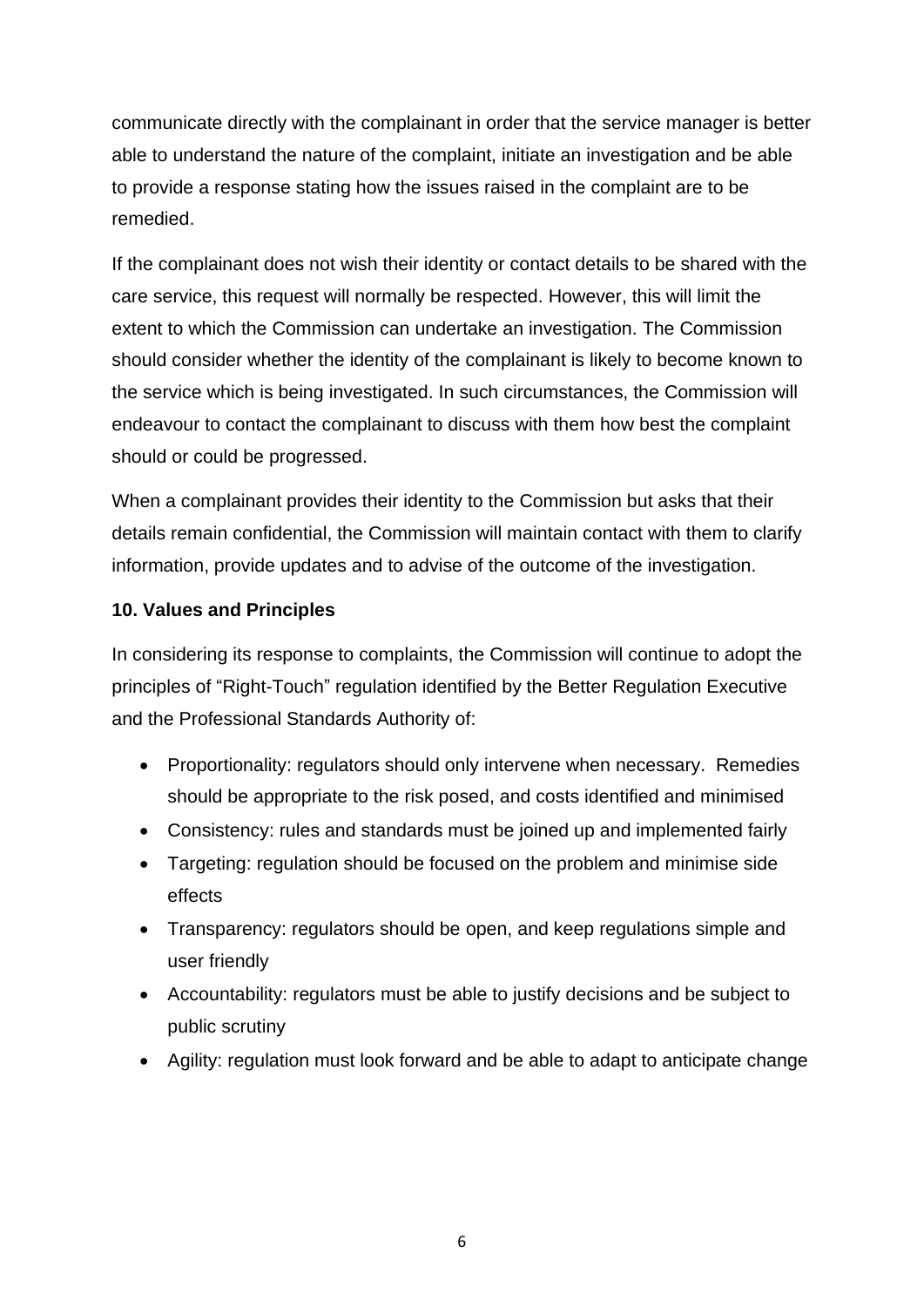# **11. Scope**

This policy applies to all staff involved in the regulation, inspection and monitoring of regulated services in Jersey. This includes staff members working in the Commission and the Board of Commissioners.

# **12. Responsibilities**

The process of managing and responding to complaints will be overseen by the Chief Inspector who is accountable to the Commission's Board.

The Board has corporate responsibility for ensuring that the aims and objectives of the Commission are fulfilled. It will monitor the number and nature of complaints received and the response provided by the Commission.

The Head of Governance, Policy and Standards will ensure that information in relation to complaints is managed and retained in accordance with relevant legislation and locally agreed protocols.

Regulation Officers are required to gather information pertaining to complaints to ensure that the responses provided by the Commission are consistently evidencebased. They have a responsibility for ensuring that the rights, needs and well-being of care receivers remain central throughout the complaints investigation.

Regulation Officers will ensure that the values and principles embedded within the Commission's constitution are properly upheld throughout the process of investigating complaints.

# **13. Extent of the policy**

The Commission can only respond to complaints which relate to regulated activities.

Complaints which relate to any of the following are outside of the extent of this policy:

- Matters which are before a court or which have already concluded a process relating to a court or a tribunal
- Any complaint which has previously been upheld by a regulated service and where corrective action has already been taken by the service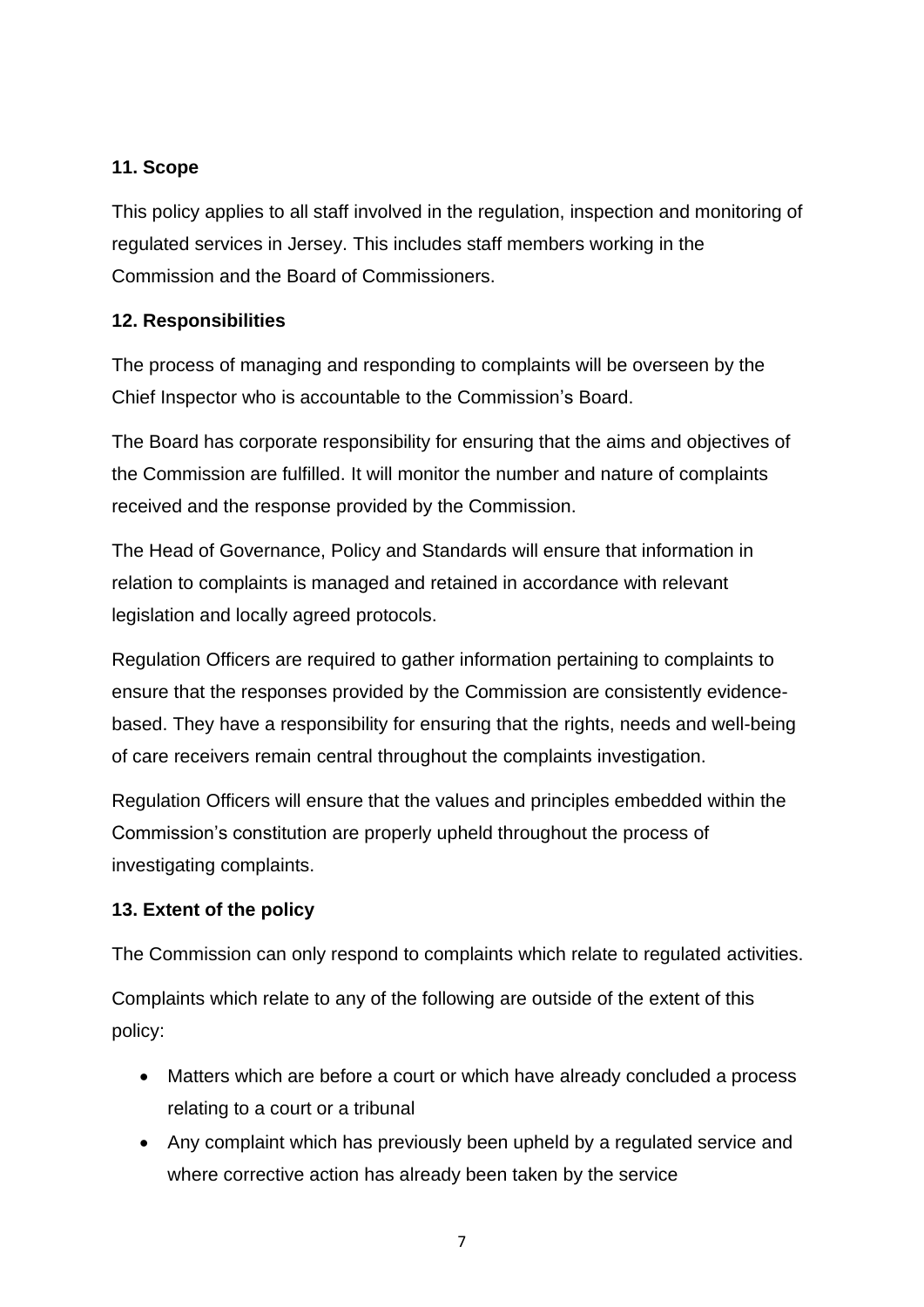- Complaints relating to internal staff employment matters such as those pertaining to contracts, pay and conditions and grievances
- Complaints relating to any matters which are beyond the remit of the care service in question
- Complaints relating to Government of Jersey's contracting arrangements with individual services
- Any attempt by a complainant to reopen a complaint which has already been concluded, or to require the Commission to reconsider its decision when a final decision has already been made
- Child protection and Adult Safeguarding concerns. Whilst these concerns are within the scope of the Commission, such concerns/complaints will be referred to the relevant authority (including social services departments or the police), prior to the Commission undertaking investigatory work itself
- Allegations or evidence of a criminal offence. The Commission will refer any such intelligence to the relevant authority i.e. States of Jersey Police

If a complaint is received which is outside the remit of the Commission or which would be better dealt with by a different agency, the Commission will as far as possible ensure that the complainant is made aware of this.

The Commission will not consider complaints relating to the treatment of a relative/visitor by a registered provider. However, such concerns should usually be raised with the manager or provider of the service as appropriate.

## **14. Public protection and criminal acts**

The Commission has a duty and a responsibility to protect people from harm, abuse and neglect. All complaints which are considered to have an aspect which relates to either child protection or adult safeguarding will be referred to the relevant social work agencies, the Safeguarding Board and, where appropriate, the police.

All complaints relating to a criminal matter will be referred directly to the police.

The Commission has several memoranda of understanding with a range of other regulators and professional bodies. If a matter is raised which relates to the regulatory functions of another body, the Commission may share information in line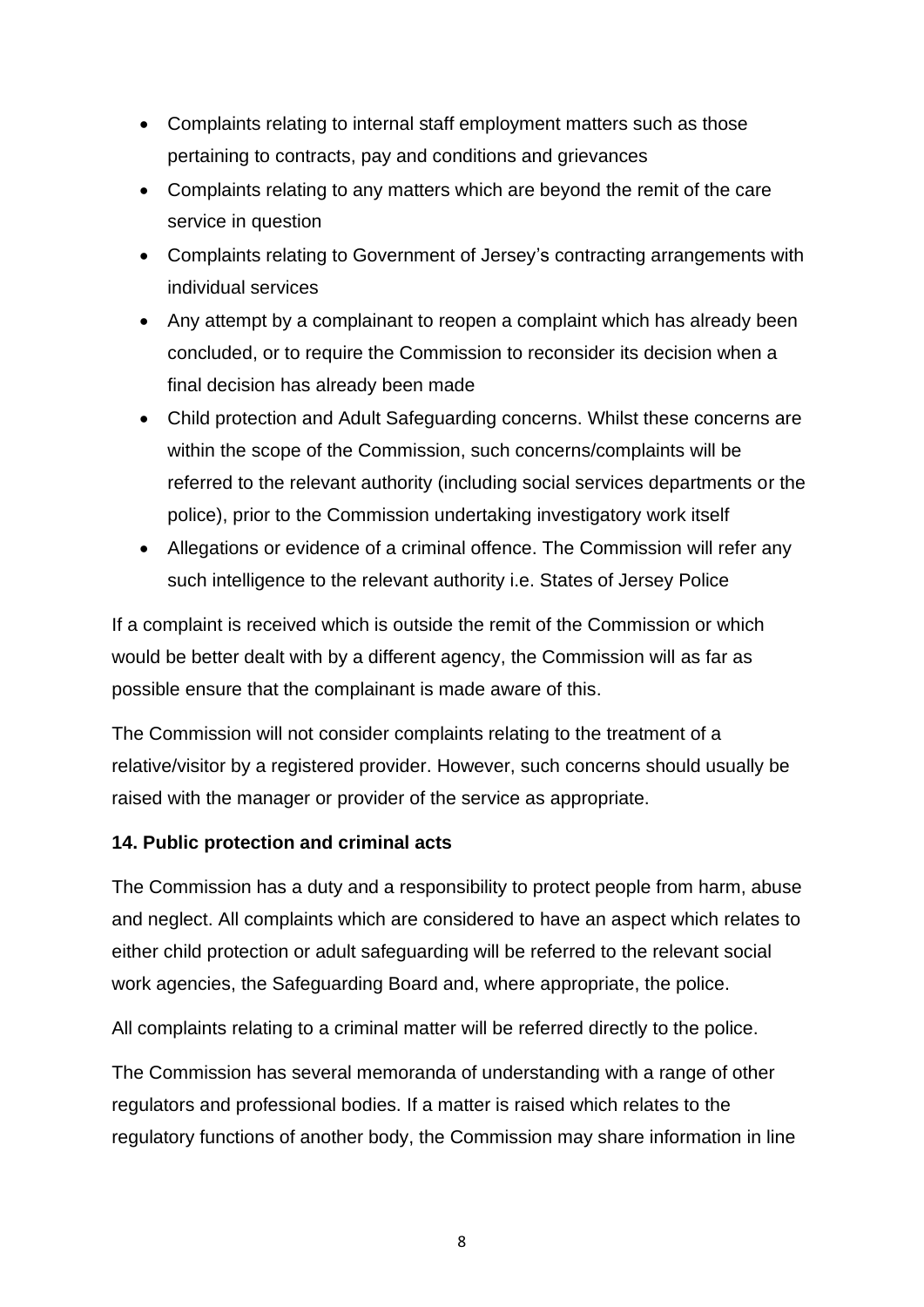with its obligations set out in these memoranda of understanding. The Commission will endeavour to inform the complainant if this needs to happen.

Where concerns are raised about professional conduct of a staff member who holds a professional registration, such as a doctor, nurse, social worker or allied health professional, the Commission may redirect the complainant to the relevant regulatory body or may make a referral directly.

Although the Commission will endeavour to inform the complainant that a complaint has been referred to one or more of the organisations above, it will not seek permission from the complainant to do this. (The Commission is obliged to share such information in the interests of either public protection, or the need to report criminal offences).

The Commission will not consider these matters to have been resolved until the relevant processes have been concluded by the appropriate organisations. The Commission will then be in a position to determine whether it has any role in either inspecting or investigating any service, or in taking any further action.

In some instances, the Commission may undertake an investigation or inspection in advance of any another regulatory body reaching a decision.

## **15. Making a complaint**

#### **15.1. Guidance**

As a point of principle, the Commission will always endeavour to contact the complainant at the earliest opportunity to establish the scope of the complaint and ascertain what the complainant is hoping to achieve.

Complaints may be made via email, telephone, in writing, or in person at the office of the Care Commission. Verbal complaints will be acknowledged by the person receiving the complaint immediately and, if desired, will be followed through with a record of the detail of the complaint. Other complaints, for example those received via email or in writing will receive an acknowledgement within three working days.

It is essential that any information pertaining to a complaint includes facts such as dates, times, places and names of people.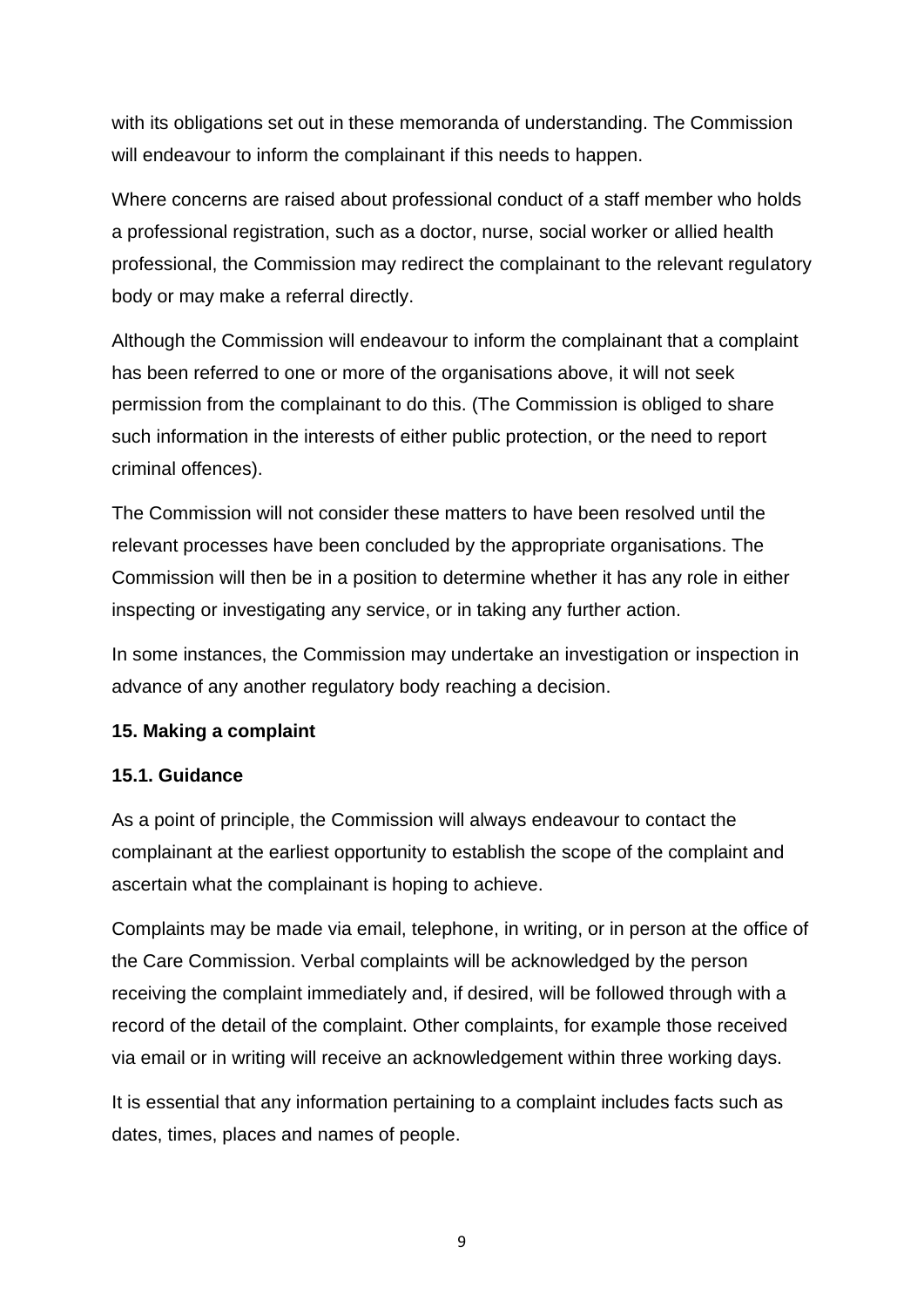#### **15.2. Making a complaint: Time Limits**

The Commission recognises the importance of being able to investigate complaints near to the point at which the issue arose. This is because it is more likely that evidence will be of sufficient value to enable a fair and impartial assessment of the complaint to be made and to enable the complaint to be investigated properly.

The Commission will consider complaints which are reported within six months of the issue having arisen. It is acknowledged that there may be good reason for a complaint not having been made earlier. However, the Commission will always deal with complaints in a manner which is thorough and fair. The Commission will need to consider whether the passage of time might preclude a successful investigation being undertaken.

The Commission will need to consider whether investigations which would involve gathering information which is historical in nature, could realistically result in an outcome which is meaningful. If the Commission determines that this would not be achievable, it may determine not to accept or progress a complaint.

Information relating to historical concerns can still be of value in informing the annual inspections of regulated services. Therefore, the Commission may decide to retain such intelligence with a view towards enhancing the quality of future regulatory activity.

Where a complaint is made outside of the six-month timescale, the Commission will ask the complainant why the complaint was not made earlier. This is not to infer any criticism, but to better understand the rationale associated with any delay.

The Commission will not normally investigate historical complaints relating to concerns arising prior to the establishment of the Commission on 1 January 2019.

If there are exceptional circumstances, the Commission may decide to investigate an historical complaint: for example, where the complainant can show that they had good reason to delay because of health or personal difficulties or where there is evidence of an ongoing risk of harm to one or more service users.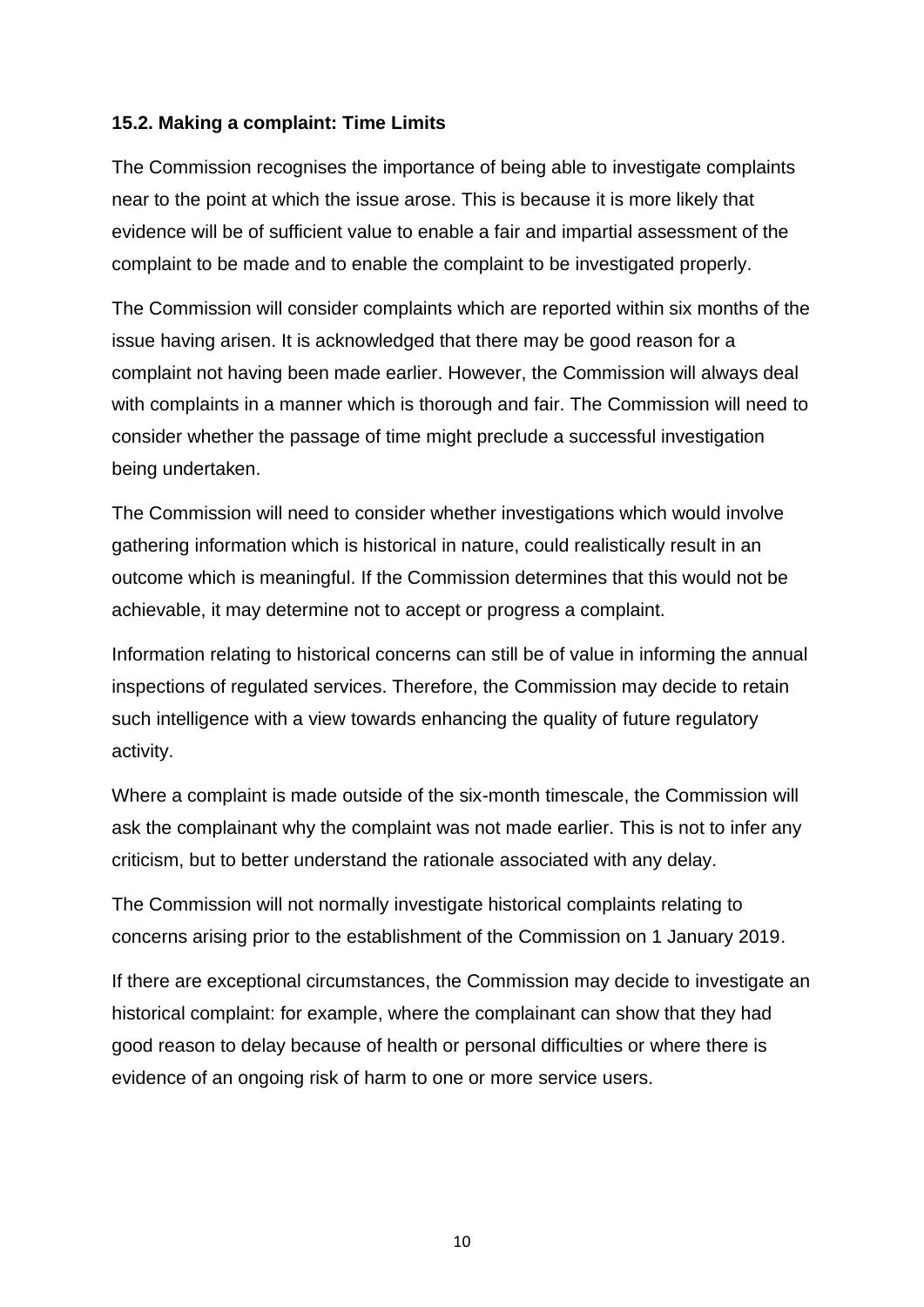The Commission will not investigate an historical complaint that has already been investigated by the service provider or by another body, such as Health and Community Services, unless there is evidence of on-going risk or harm.

#### **15.3. Making a Complaint: complaining directly to a service provider**

The Commission will always encourage a complainant to raise any concerns directly with the regulated service in question, in the first instance.

The Regulation of Care (Standards and Requirements) (Jersey) Regulations 2018 require that all regulated services have in place effective procedures for identifying, receiving, handling and responding appropriately to complaints and comments. The procedures must include the keeping of adequate records of the nature of any complaint, the investigation and the outcome.

The service provider must inform the complainant of the outcome of the complaint investigation and, where appropriate, any action taken to remedy the complaint. This outcome should be provided within 15 working days, or, in more complex cases, the complainant will be contacted and advised of the reason for the delay. This information must also be made available to the Commission on request.

In meeting the requirements set out within the Regulations, the service provider is expected to ensure that their complaints process is clearly identified to anyone using the service. This will include ensuring that, for example, a care home's admissions pack includes reference to the complaints policy or includes a copy of the policy; that the process for making a complaint is displayed in a communal area within a residential setting or day service and that the complaints policy is available on the provider's website. These are examples and this list is not exhaustive.

Service providers will need to determine how best to publicise information pertaining to complaints. Ultimately the service provider must make it as simple as possible for someone to make a complaint and must be fully receptive to receiving any complaint/s.

The service provider should ensure that information relating to making complaints is made available in a range of accessible formats. The service providers' complaints information should include guidance for a complainant who is dissatisfied with the providers' investigation outcome.

11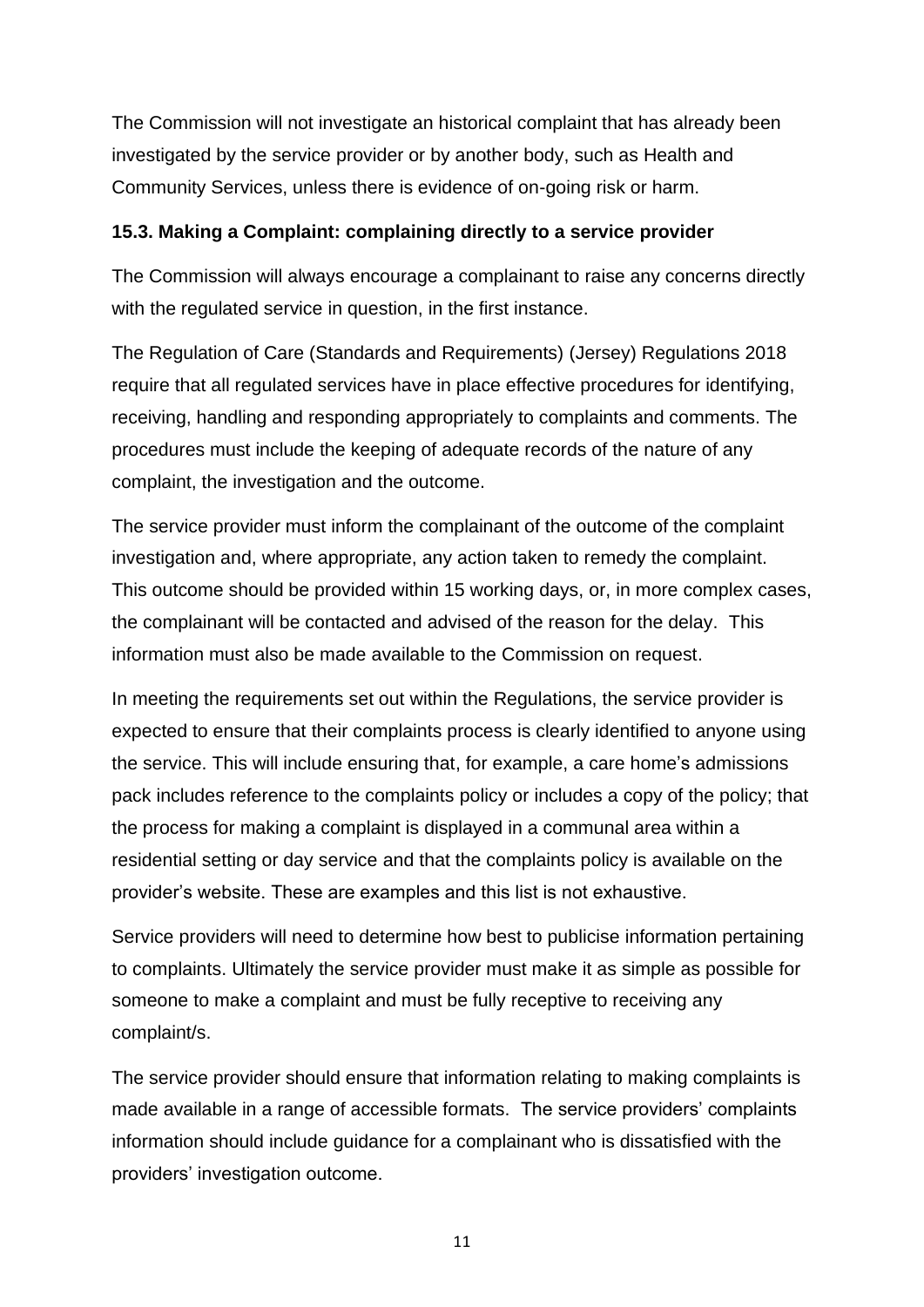If the complainant is prepared to make a complaint directly to the service provider, the Commission will not usually undertake a parallel investigation. However, it will keep a record of the contact.

If the complainant does not wish to raise the complaint directly with the service provider or has already done so but was dissatisfied with the service's response, the Commission may will ask the complainant to explain why this is the case or what the response was. The reason for this is both to encourage the use of a service provider's complaints process and to ascertain whether any previous attempts have been made by the complainant to resolve the matter with the service in question. In such cases, the Commission may consider undertaking an investigation.

The Commission expects that care receivers and their representatives are always treated with courtesy and respect by service providers and that their concerns and complaints are appropriately managed.

Irrespective of whether a complainant wishes to make a complaint directly to the service provider, the Commission will consider whether the complaint is appropriate for the service provider to investigate themselves. If the Commission determines that this is the appropriate course of action, it will refer the matter back to the service provider and will inform the complainant accordingly, explaining the reasons why it has reached this decision.

#### **16. Investigations**

In some cases, it will be appropriate for the Commission to undertake a complaint investigation and the Regulation of Care (Jersey) Law empowers the Commission to undertake such investigations.

It is often not practicable to provide specific timescales as to when the investigation will be completed. However, the complainant can expect regular updates and, where it is possible, time-scales should be provided.

#### **16.1. Investigations: Objectives**

When the Commission undertakes a complaint investigation it will ensure that all relevant facts are obtained and considered thoroughly.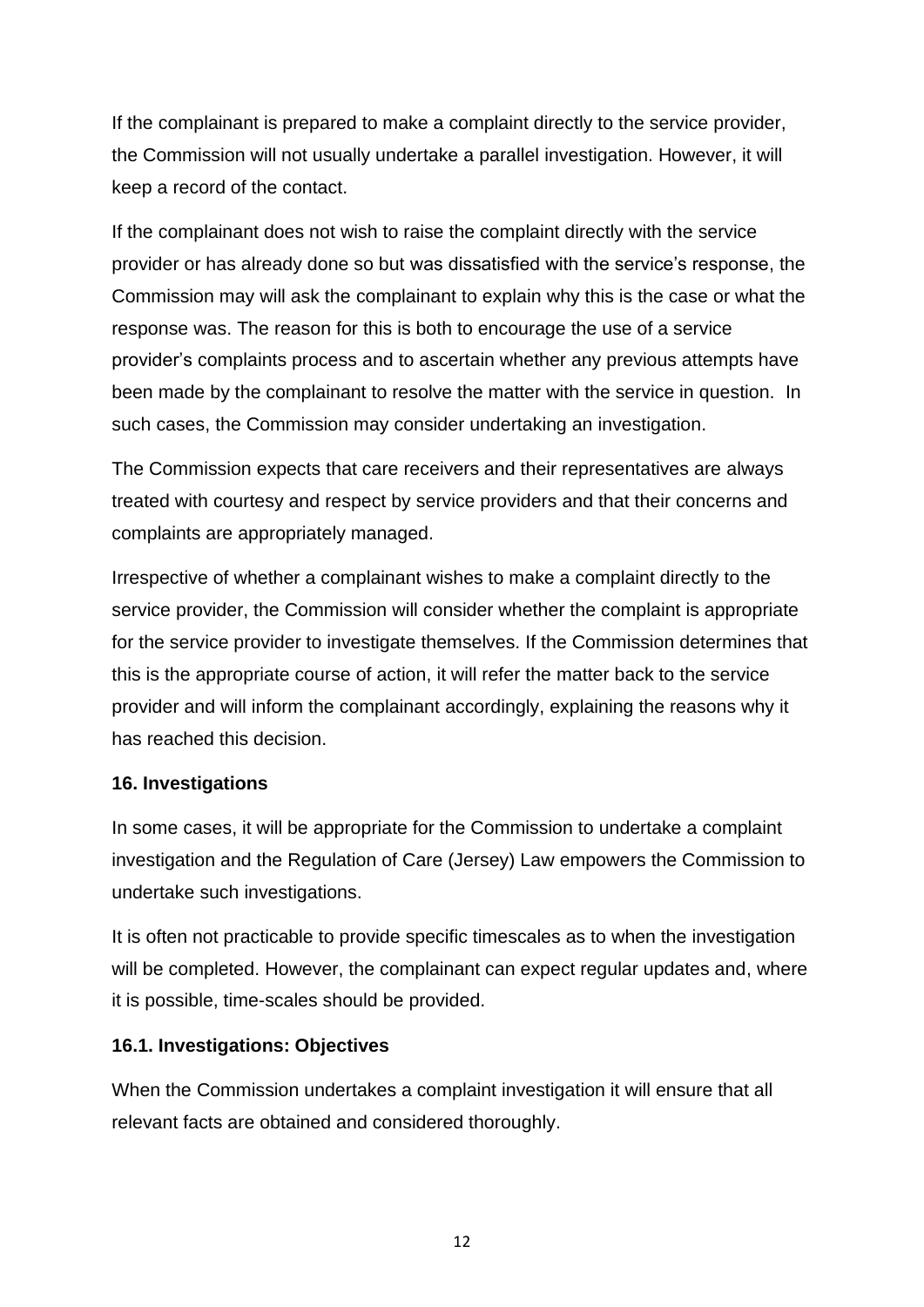Once the investigation is completed complainants will be provided with a response which is proportionate, thorough and objective. The Commission will also ensure that the outcome includes a clear indication as to whether the complaint, or any part of it, is upheld.

# **16.2. Investigations: Outcomes**

In investigating a complaint there are three possible outcomes. These are that the complaint is either upheld, partially upheld or not upheld.

If a complaint is upheld or partially upheld, this means that the Commission has found evidence to substantiate the complaint.

If this is the case, the Commission will inform the complainant in writing of any requirements which have been made in respect of the service in question.

The Commission may also determine that a complaint is not upheld. This means that although an investigation has been concluded, the Commission has not found enough evidence to substantiate the complaint (this does not imply in any way that the information provided by the complainant is in any way inaccurate, invalid or untrue).

## **16.3. Investigations: Feedback**

A Regulation Officer will contact the complainant to inform them of the outcome of an investigation.

## **17. Complaint Reports**

As part of an investigation undertaken by the Commission, the Commission will prepare a Complaints Report. The report will detail the concerns relating to the complaint; the action which was taken to investigate the complaint; the evidence which was sourced as part of the investigation and the outcome. It will also detail any recommendations relating to areas of improvement as well as any action which the service provider must take to meet the designated standards.

A service which is subject of a Commission led complaints investigation will have an opportunity to see the report in draft form and to correct any factual inaccuracies.